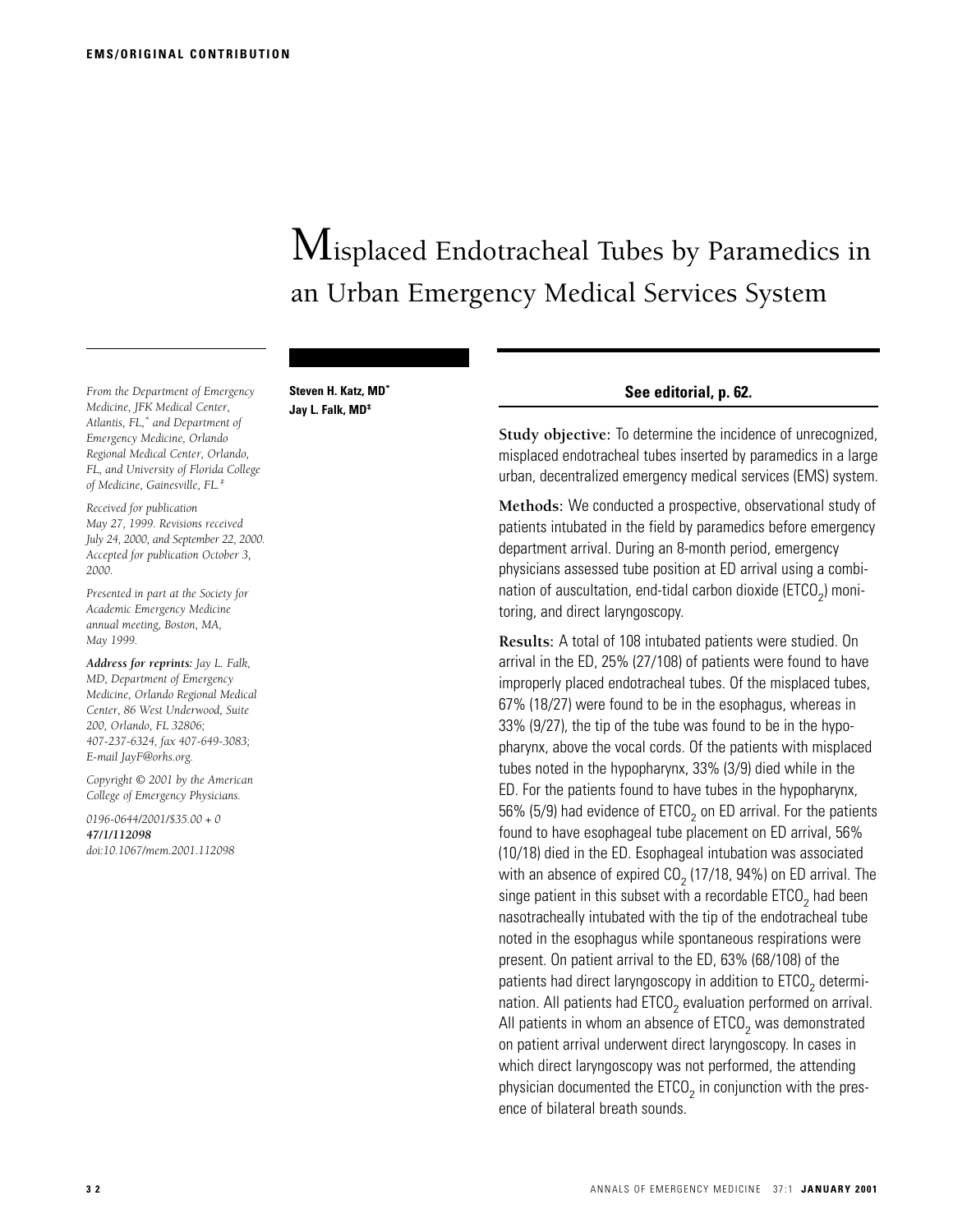**Conclusion:** The incidence of out-of-hospital, unrecognized, misplaced endotracheal tubes in our community is excessively high and may be reflective of the incidence occurring in other communities. Data from other communities are needed to clarify the scope of this alarming issue.

[Katz SH, Falk JL. Misplaced endotracheal tubes by paramedics in an urban emergency medical services system. *Ann Emerg Med.* January 2001;37:32-37.]

# INTRODUCTION

Placement of endotracheal tubes (ETTs) in the field by paramedics is a well-accepted out-of-hospital procedure used to obtain definitive airway control. Several studies have reported the incidence of unrecognized, misplaced endotracheal intubations in the field to be low, typically 1% to  $5\%$ <sup>1-5</sup> (Table 1). In the majority of these studies, verification of tube placement was performed in the field. It was our clinical impression before conducting our study that the incidence of patients with misplaced ETTs on arrival to our emergency department was substantially higher than that reported in the literature. To our knowledge, no study had investigated the actual incidence of misplaced ETTs on patient arrival to an ED.

The literature has addressed the utility of confirmatory devices to verify ETT position.<sup>6-33</sup> Although well accepted as the standard of care by anesthesiologists in the operating room,<sup>10</sup> the role of end-tidal carbon dioxide ( $ETCO<sub>2</sub>$ ) devices has not gained universal acceptance in the out-of-hospital setting.<sup>6-9</sup> The purpose of our study was to determine the incidence of unrecognized misplaced ETTs that had been inserted in the field, in an emergency medical services (EMS) community in which  $ETCO<sub>2</sub>$  monitoring was not consistently used.

### **Table 1.**

*Rate of misplaced endotracheal intubations in the field by paramedics as demonstrated in previous studies.*

| Author(s)                  | <b>No. of Intubations</b><br>(Misplaced/Total) | <b>Misplaced</b><br>Intubations (%) |
|----------------------------|------------------------------------------------|-------------------------------------|
| Jenkins et al <sup>1</sup> | 2/39                                           | 5.1                                 |
| Bozeman et al <sup>2</sup> | 1/100                                          |                                     |
| Stewart et al <sup>3</sup> | 3/779                                          | 0.4                                 |
| Sayre et al <sup>4</sup>   | 3/103                                          | 2.9                                 |
| Pointer <sup>5</sup>       | 5/383                                          | 1.3                                 |

## MATERIALS AND METHODS

This study was conducted at an urban, Level I trauma center teaching hospital between May 1, 1997, and December 31, 1997. Our purpose was to assess the incidence of unrecognized, misplaced ETTs inserted by paramedics in an urban, decentralized EMS system. The institutional review committee determined that patient consent was unnecessary because of the observational and quality assurance nature of the project.

The county EMS system used a 2-tiered response with multiple providers (Table 2). Medical direction of the system was provided by a part-time county EMS medical director who was assisted by 2 associate medical directors. At the time of our study, the county medical director was a practicing community internist who had been an associate director for many years. The medical director's position was funded at a part-time (approximately 20 h/wk) level. The director had no direct line authority over paramedics operating in the system. Rather, their command structure derived from each individual agency. Protocols for care within the county were developed and approved by a physician advisory council with representatives from all the EDs and provider agencies. The small administrative staff worked for the Orange County government in the Department of Health and Family Services. Each provider agency operating within the county was responsible for its own educational and quality assessment activities. Paramedics received no specialized or additional airway training except that required for initial certification. There was no required retraining in endotracheal intubation, other than maintaining advanced cardiac life support certification, which required successful completion of the airway station, including intubation of a mannequin. Provider agencies were not required to track the number of intubations each paramedic performed per year, nor

| able |  |
|------|--|
|------|--|

*Providers of EMS in Orange County, FL.*

- •8 Municipal fire departments
- •4 Hospital ambulance services
- •1 Private ambulance service
- •3 Aeromedical services
- •1 Advanced life support stand-by service
- •1 Basic life support stand-by service
- •15 Nonemergency paratransit services
- •9 Hospital EDs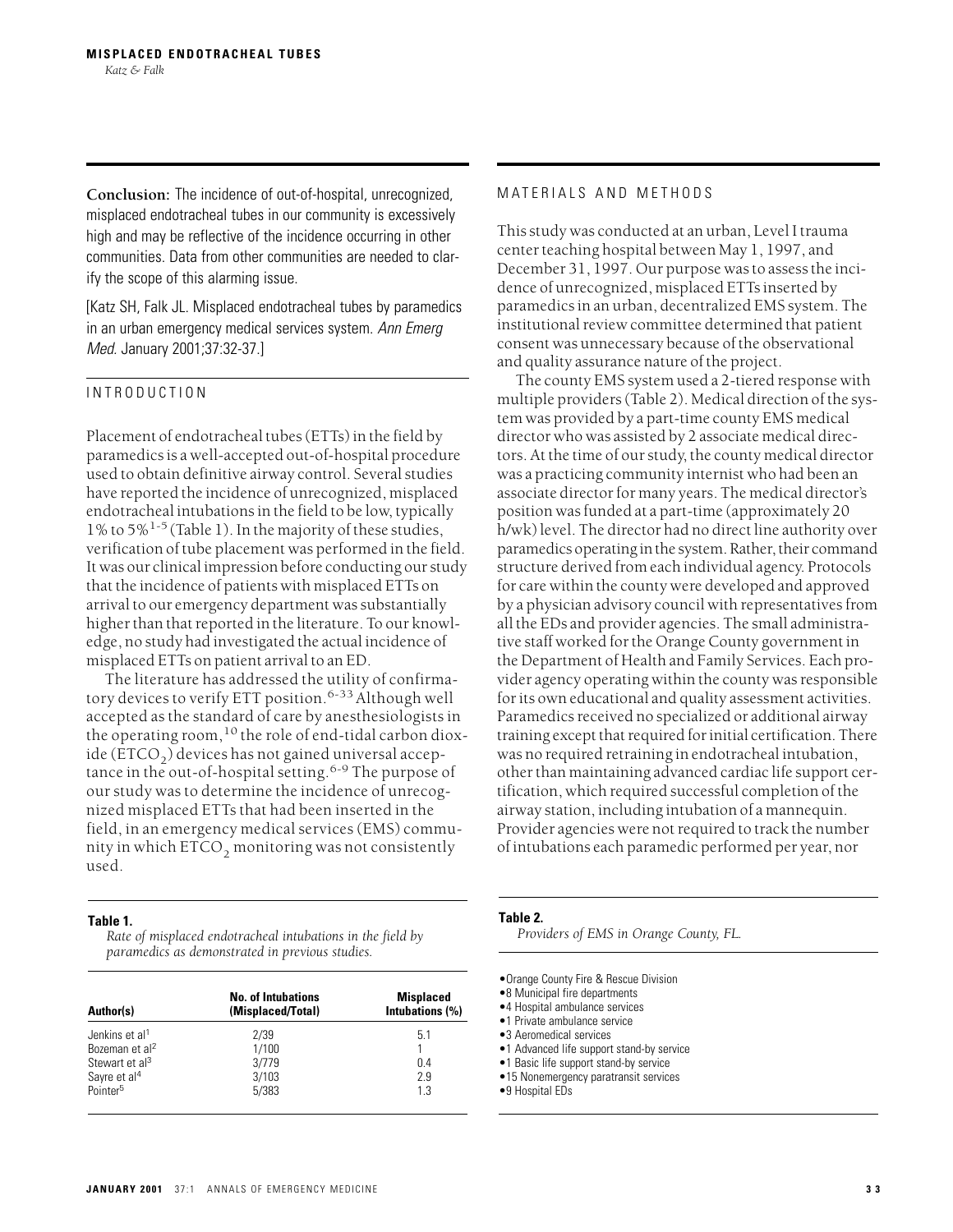did they mandate any specific airway retraining requirement. At the time of the study, there were approximately 650 actively working paramedics among all the provider agencies servicing a population of approximately 850,000. Neither Orange County nor the provider agencies were able to determine the total number of intubations performed per year or the number performed per paramedic.

All ETTs placed by paramedics during the study period in patients transported to our ED were immediately evaluated by a senior emergency medicine resident and attending physician. A standardized form was completed by the physician indicating tube location and method of verification. All patients admitted to the ED and intubated by paramedics were included in the study. The department's research nurse monitored EMS logs on a daily basis to ensure that no potential subjects were excluded from the study. If a potential subject had been missed, a research sheet was completed by the physician within 48 hours.

Evaluation of ETT placement was performed at the time of arrival to the department in the following manner. Without exception, each tube was evaluated for  $ETCO<sub>2</sub>$ with a semiquantitative colorimetric device or infrared  $CO<sub>2</sub>$  detector providing an expired  $CO<sub>2</sub>$  capnograph. Auscultation of the chest and epigastrium was immediately performed. If the tube was clearly misplaced (ie, epigastric sounds or vomitus via the endotracheal tube), it was removed and the intubation was considered "esophageal." If the tube was not obviously misplaced, an  $ETCO<sub>2</sub>$ monitoring device was attached to the tube and direct laryngoscopy was performed as appropriate at the discretion of the attending emergency physician. If the tube was visualized passing between the vocal cords, the intubation was considered "endotracheal." Alternatively, if both bilateral breath sounds and positive  $ETCO<sub>2</sub>$  waveform were present, and tube depth by marker was appropriate, tubes were deemed to be endotracheally placed by the attending physician. In all other cases, the tube was considered to be misplaced. Misplaced tubes were categorized as being in the hypopharynx if the tip of the tube was seen above the vocal cords, and esophageal if the tip of the tube was clearly in the esophagus.

# RESULTS

The study patients included the 108 intubated patients who were brought by paramedics to the ED during the 8 month study period. On 2 occasions, study forms were completed the next day after review of the ED patient log by the research nurse revealed the absence of completed study forms. Direct laryngoscopy was used to evaluate 63% (68/108) of the tubes. In 43% (35/81) of the cases, tubes were deemed to be endotracheally placed by virtue of the presence of bilateral breath sounds, appropriate depth of placement by tube marker, and positive capnographic data, without direct laryngoscopy. Medical patients comprised 52% (56) of the group, whereas 48% (52) were trauma patients with cervical spine immobilization. The overall rate of improperly placed ETTs was 25% (27/108; Figure). Eleven (10%) of the 108 patients were 17 years or younger. Esophageal placement was present in 17% (18/108) and accounted for two thirds of the misplaced tubes. In 8% (9/108) of cases, the tip of the ETT was found to be in the hypopharynx, accounting for the remaining one third of misplaced tubes.

Trauma patients were significantly more likely to have misplaced ETTs than medical patients (37% versus 14%, *P*<.01). With one exception, all the patients found to have esophageal tube placement exhibited the absence of  $ETCO<sub>2</sub>$ on patient arrival. In the exception, the patient was found to be breathing spontaneously despite a nasotracheal tube placed in the esophagus. In the group of patients found to have tube placement in the hypopharynx, 44.4% (4/9) exhibited the absence of  $ETCO<sub>2</sub>$  on patient arrival. In the endotracheal group, 17.3% (19/81) showed the absence of  $ETCO<sub>2</sub>$  on patient arrival. In each of these cases, asystole was present, there was no pulse, and return of spon-

#### **Figure.**

*Misplaced endotracheal tubes. \**P*<.01 trauma versus medical.*

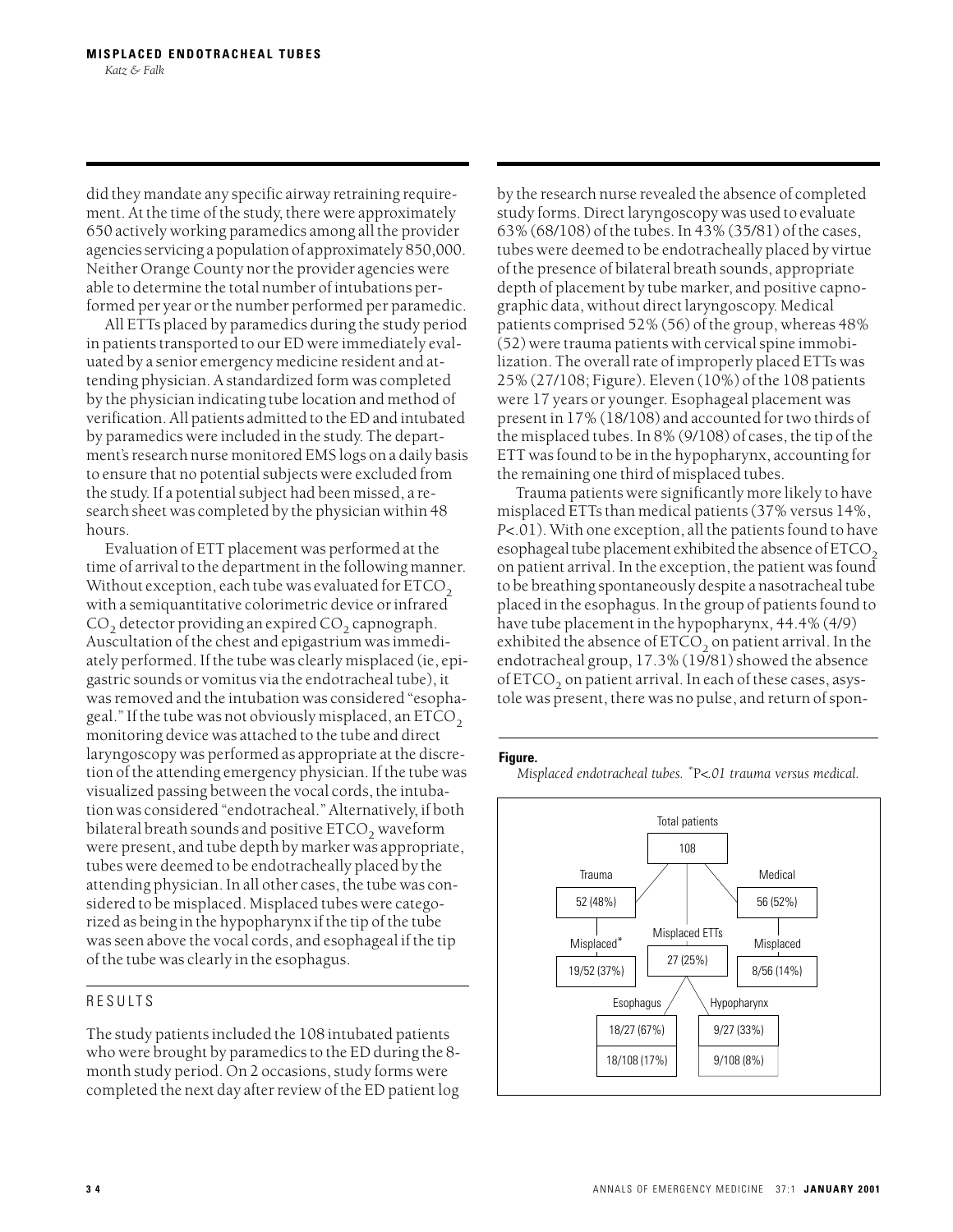taneous circulation was never achieved despite appropriate tube placement verified laryngoscopically.

# DISCUSSION

The incidence of unrecognized, misplaced endotracheal intubations in the present study is alarming, and substantially higher than in previously reported series. We believe there may be several explanations for this discrepancy. All of the previously published series $1-5$  were conducted in EMS systems directed by academic EMS directors with tightly controlled oversight of paramedic training and practice. Evaluation occurred in the field with researchers present during the procedures. Eligible patients included only selected subsets of the total intubated populations. In the previous studies, the status of tube position at EDD arrival was not reported.

In an early study that fostered the proliferation of outof-hospital endotracheal intubations, Stewart et al<sup>3</sup> demonstrated a greater than 90% success rate for field intubations in 779 patients. In 1.8% of cases, tubes were placed in an incorrect position. In 21% (3/14) of these episodes, the incorrect positioning of the tube went unrecognized. Only adult patients in cardiac arrest or in deep coma without gag reflex were included in this study. Patients in cervical immobilization devices and children were excluded from the study group. Pelucio et al<sup>11</sup> recently demonstrated an esophageal intubation rate of 6% before the application of an esophageal detection device in a study evaluating the accuracy of the esophageal detection device for field detection of esophageal intubations. Children were excluded from the study, as were adults in whom the paramedic was "uncertain" of the esophageal detection device reading. Our study, in contrast, included all patients intubated in the field without exclusions.

Endotracheal intubation is a psychomotor skill. Even under ideal conditions with the procedure performed by qualified anesthesiologists, it may be difficult to recognize esophageal intubations.<sup>12</sup> Adverse conditions in the field may make intubation even more difficult than in a hospital setting. Skill levels of various paramedic providers within a community may differ sharply.<sup>20</sup> Assessing tube position after intubation in this setting requires rigorous training and adherence to protocol.11,16 Standard physical assessment techniques for verifying tube placement may be unreliable.<sup>12,14,17</sup> Auscultation over the chest can fail to detect esophageal placement in 15% of patients, and fogging of the tube has been shown to be present in 85% of esophageal intubations.<sup>14</sup>

 $ETCO<sub>2</sub>$  monitoring is routinely used by anesthesiologists to verify proper ETT position. Since 1990, the American Society of Anesthesiologists has considered this to be the standard of care in the operating room, and has now extended that standard to include all anesthetic practice irrespective of geographic location.<sup>10</sup> Although gaining acceptance among emergency physicians in recent years, ETCO<sub>2</sub> verification of tube placement has not yet become the standard of care in the ED.<sup>18</sup> Ironically, in the out-ofhospital setting, where reliable techniques to verify proper tube placement are needed most, use of  $ETCO<sub>2</sub>$  monitoring has been limited. There are, however, examples of EMS systems throughout the country in which routine use of  $ETCO<sub>2</sub>$  monitors for verification of tube placement has contributed to the virtual elimination of the problem of unrecognized, misplaced ETTs.<sup>24</sup>

The rate of unrecognized, misplaced ETTs found in our community is alarmingly high. There are several factors that may have contributed to this problem. Despite written protocols requiring the out-of-hospital use of ETCO<sub>2</sub> devices in our community, we anecdotally found their use to be sporadic. To avoid the Hawthorne effect, we chose not to query paramedics regarding verification techniques used in the field. Accordingly, we were unable to document the frequency of field  $ETCO<sub>2</sub>$  device use during the study period. This is certainly a limitation of the study. We believe that routine use of this technique, both at the time of intubation and as an ongoing monitor during transport, could potentially eliminate the problem of unrecognized misplaced ETT placement. An adequate continuous quality improvement system to identify individual paramedics in need of retraining and to identify the presence of this problem was not in effect during the study period.

Our data may differ from data in the EMS literature because this is one of the few studies undertaken in an EMS system not organized and run by academic emergency physicians with strong out-of-hospital care training and interest. No one is comfortable in reporting difficulty and poor performance in patient care activities. These data may be reflective of an unspoken, pervasive national problem in serious need of attention. Accordingly, we urge our colleagues across the country to review their experience in their own communities.

We have shared these data with the physicians, administrators, and politicians responsible for the EMS system in our community in an attempt to foster positive changes.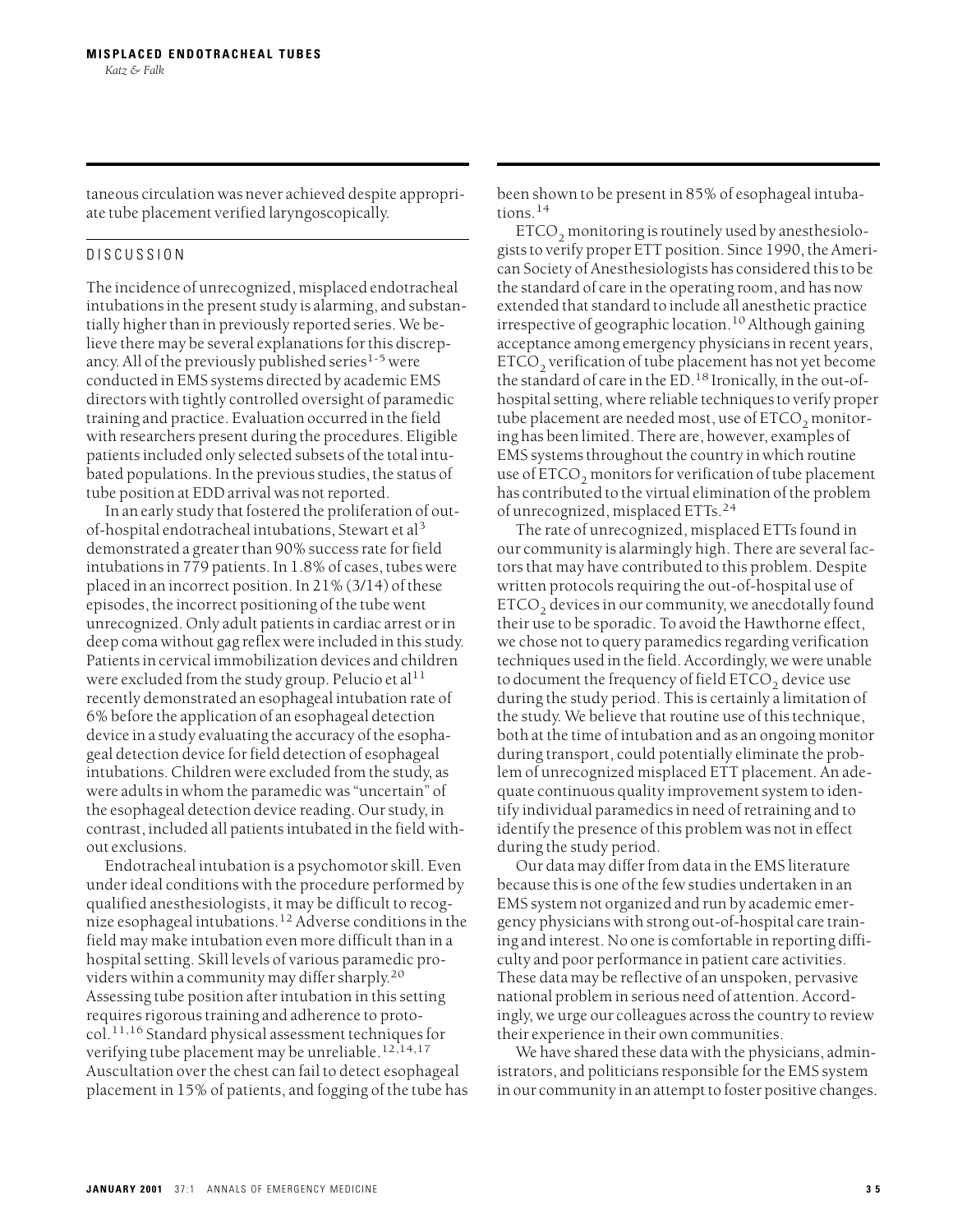An immediate, aggressive educational program was undertaken by the county EMS staff with all of the provider agencies reviewing intubation techniques and techniques to confirm proper tube placement. An aggressive quality assurance program along with these efforts appears to have improved the immediate situation.

A follow-up study to document the improvement has been undertaken by the county with the cooperation of the provider agencies. The county board of supervisors has accepted the recommendations of the community advisory board that had been appointed, in part, in response to the concerns raised by our study. Increased funding for full-time, appropriately credentialed medical directors providing continuous on-call coverage, fulltime education and continuous quality improvement officers, and an enhanced authority for the medical directors were among the approved recommendations in the process of being implemented.

Our study has several limitations. Because it was conducted in the ED, rather than in the field where the intubations occurred, we were unable to analyze the cause of improper tube placement. The consistency of the use of monitoring devices at the time of the procedure could not be confirmed. Further, it is possible that properly placed tubes were dislodged in transport. Functionally, whether the tubes were misplaced initially or dislodged en route to the hospital makes little difference to the patient.

A significant limitation of the study was the lack of uniformity of direct laryngoscopy on all tube verifications. All but 4 of the tubes deemed to be misplaced were confirmed by laryngoscopy. In each of these 4 cases, there was vomitus in the ETT and absent breath sounds on examination. The attending physician in each case promptly removed the tube and replaced it. In each of these cases, tube placement was deemed esophageal.

It is uniformly accepted that management of a patient's airway in the out-of-hospital setting is a critically important function of out-of-hospital providers. Substantial literature supports the fact that paramedics and basic emergency medical technicians can be trained to perform this function properly and successfully. Strong medical direction, a rational organizational structure, the use of  $ETCO<sub>2</sub>$ and other confirmatory devices for tube placement, as well as ongoing monitoring and a vigilant continuous quality improvement system may be critical elements to ensure that our citizens receive the high-quality out-ofhospital care they expect and deserve.

#### REFERENCES

1. Jenkins, WA, Verdile VP, Paris PM. The syringe aspiration technique to verify endotracheal tube position. *Am J Emerg Med.* 1994;12:413-416.

2. Bozeman WP, Hexter D, Liang HK, et al. Esophageal detector device versus detection of end-tidal carbon dioxide level in emergency intubation. *Ann Emerg Med.* 1996;27:595-599.

3. Stewart RD, Paris PM, Winter PM, et al. Field endotracheal intubation by paramedical personnel. *Chest.* 1984;85:341-345.

4. Sayre MR, Sackles JC, Mistler AF, et al. Field trial of endotracheal intubation by basic EMTs. *Ann Emerg Med.* 1998;31:228-233.

5. Pointer JE. Clinical characteristics of paramedics' performance of endotracheal intubation. *J Emerg Med.* 1988;6:505-509.

6. White SJ, Slovis CM. Inadvertent esophageal intubation in the field; reliance on a fool's "gold standard" [commentary]. *Acad Emerg Med.* 1997;4:89-91.

7. Slovis CM, White SJ. Determining the position of an endotracheal tube. Two inexpensive detection devices may warrant change in guidelines [commentary]. *Currents.* 1997;8:5-6.

8. Morgan D, Trompler V. Concerns about intubation placement aids [letter]. *Acad Emerg Med.* 1997;4:928-929.

9. Ginsburg WH. When does a guideline become a standard? The new American Society of Anesthesiologists guidelines give us a clue. *Ann Emerg Med.* 1993;22:1891-1896.

10. Standards for Basic Anesthetic Monitoring, American Society of Anesthesiologists, October 1998. Available at: www.asahq.org/standards/O2.html.

11. Pelucio M, Halligan L, Dhindsa H. Out-of-hospital experience with the syringe esophageal detector device. *Acad Emerg Med.* 1997;4:563-568.

12. Birmingham PK, Cheney FW, Ward RJ. Esophageal intubation: a review of detection techniques. *Anesth Analg.* 1986;65:886-891.

13. Committee on Trauma, American College of Surgeons. *Advanced Trauma Life Support Course for Physicians.* Chicago, IL: American College of Surgeons; 1997.

14. Kelly JJ, Eynon CA, Kaplan JL, et al. Use of tube condensation as an indicator of endotracheal tube placement. *Ann Emerg Med.* 1998;31:575-578.

15. Schwartz DE, Matthay MA, Cohen NH. Death and other complications of emergency airway management in critically ill adults. *Anesthesiology.* 1995;82:367-376.

16. Marley CD Jr, Eitel DR, Anderson TE, et al. Evaluation of a prototype esophageal detection device. *Acad Emerg Med.* 1995;2:503-507.

17. Anderson KH, Hald A. Assessing the position of the tracheal tube: the reliability of different methods. *Anesthesia.* 1989;44:984-985.

18. Expired carbon dioxide monitoring [ACEP policy statement]. *Ann Emerg Med.* 1995;25:441.

19. Yap SJ, Morris RW, Pybus DA. Alterations in endotracheal tube position during general anesthesia. *Anesth Crit Care.* 1994;22:586-588.

20. Stewart RD, Paris PM, Pelton GH, et al. Effect of varied training techniques on field endotracheal intubation success rates. *Ann Emerg Med.* 1984;13:1032-1036.

21. Krisanda TJ, Eitel DR, Hess D, et al. An analysis of invasive airway management on a suburban emergency medical services system. *Prehosp Disaster Med.* 1992;7:121-126.

22. Pepe PE, Copss MD, Joyce TJ. Prehospital endotracheal intubation: rationale for training emergency medical personnel. *Ann Emerg Med.* 1985;14:1085-1092.

23. DeLeo BC. Endotracheal intubation by rescue squad personnel. *Chest.* 1984;85:341-345.

24. Wayne MA, Friedland E. Prehospital use of succinylcholine: a 20-year review. *Prehosp Emerg Care.* 1999;3:107-109.

25. MacLeod BA, Heller MB, Gerard J, et al. Verification of endotracheal tube placement with colorimetric end tidal CO<sub>2</sub> detection. Ann Emerg Med. 1991;20:267-270.

26. Vukmir AJ, Heller MB, Stein KL. Confirmation of endotracheal tube placement: a miniaturized infrared qualitative CO<sub>2</sub> detector. Ann Emerg Med. 1991;20:726-729.

27. Varon AJ, Morrina J, Civetta JM. Clinical utility of a colorimetric end-tidal CO<sub>2</sub> detector in cardiopulmonary resuscitation and emergency intubation. *J Clin Monit.* 1991;7:289-293.